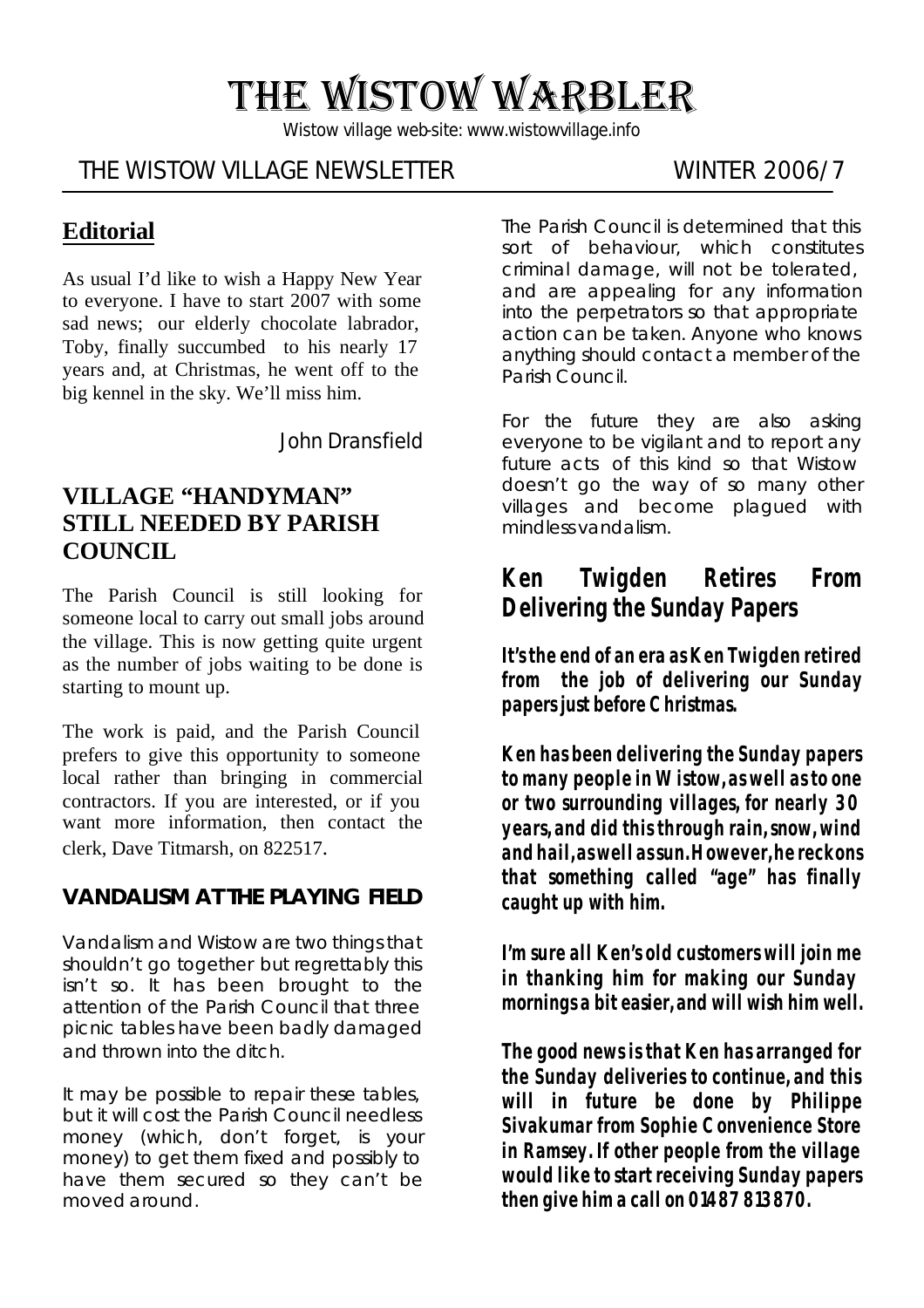#### **LOSS OF ONE OF OUR DISTRICT COUNCILLORS**

Jack Taylor, one of our District Councillors, sadly died on October 26<sup>th</sup> after a long illness. This means that, until the election in February, our sole District Councillor is now Peter Bucknell, of the Conservative party. Jack, who lived in Warboys for many years, had been one of our councillors since 2004.

## **BULBS PLANTED AROUND THE VILLAGE**

As part of Wistow's commitment to Anglia in Bloom, on 2<sup>nd</sup> December over a thousand spring bulbs were planted around the village by a team of 16 volunteers. A big thank you goes to these hardy souls and to all the other people who donated either bulbs or money to make this possible.

These were planted at the entrances to the village, outside the cemetery, around the base of the trees at The Grove, and in two half barrels which have been placed on the lawns outside Oaklands Close. We should have an excellent show this spring.

We are entering the competition again in 2007 and judging is likely to take place in the first week of July. At this stage, there are a few bits of advice about how we can improve our chances: firstly, make sure that we clear up litter and dog poos; secondly, the judges have suggested that people put up bird and bat boxes. If you want to do this then please let a member of the coordinating committee know and they will try to get you a discount on the prices which start at £5 for bat boxes and £8 for bird boxes.

In the next issue I'll go into some more of the recommendations from the judges. Incidentally, the co-ordinating committee consists of the leader Pam Franklin (824725), secretary Heather Stewart, Ann Leeming, Sarah Carlyle and John Dransfield. If you want to get involved or have any suggestions then give Pam a ring.

#### **MORE CHANGES ON WISTOW PARISH COUNCIL**

There have been more changes on the Parish Council. For personal reasons Geoff Smith

has resigned, and at the Parish Council meeting on 25<sup>th</sup> January Joe Latter of Church Street was co-opted as his replacement. Thanks to Geoff for his time as a councillor, and thanks and best wishes to Joe.

One bit of news concerns the precept (ie the amount that Wistow Parish Council is funded by the residents of Wistow); for the first time for several years this has had to be increased, by 5% to £6,300, for the year 2007/8. This is as a result of increasing costs for various items such as grass cutting and electricity supplies, and the repair of the vandalism to the playing field picnic tables and their permanent fixture to the site (see separate article about this).

Also, don't forget the parish Council Open Meeting, which will be held on Thursday  $24<sup>th</sup>$ May. This is your chance to hear what is going on, to have your questions answered, and to express an opinion or two.

# Wistow Web Site Updated

There have been a couple of additions to the Wistow web site. Around 20 fascinating old photographs of the village can now be viewed, and also the "Village Walk" which guides you round the village and describes the features of interesting buildings.

#### **THE THREE HORSESHOES RAISES MONEY FOR CHARITY**

Once again, Julia and Gerry at the pub would like to say a big thank you to all their customers who helped to raise £1,820 for Cancer Research during 2006. This was raised from the regular quiz nights, meat raffles, bonus balls and library.

Don't forget that the quiz nights continue at the pub on the last Wednesday of every month, and there is an additional music quiz on Wednesday 7<sup>th</sup> March. So get down there and have a good time while helping a good cause.